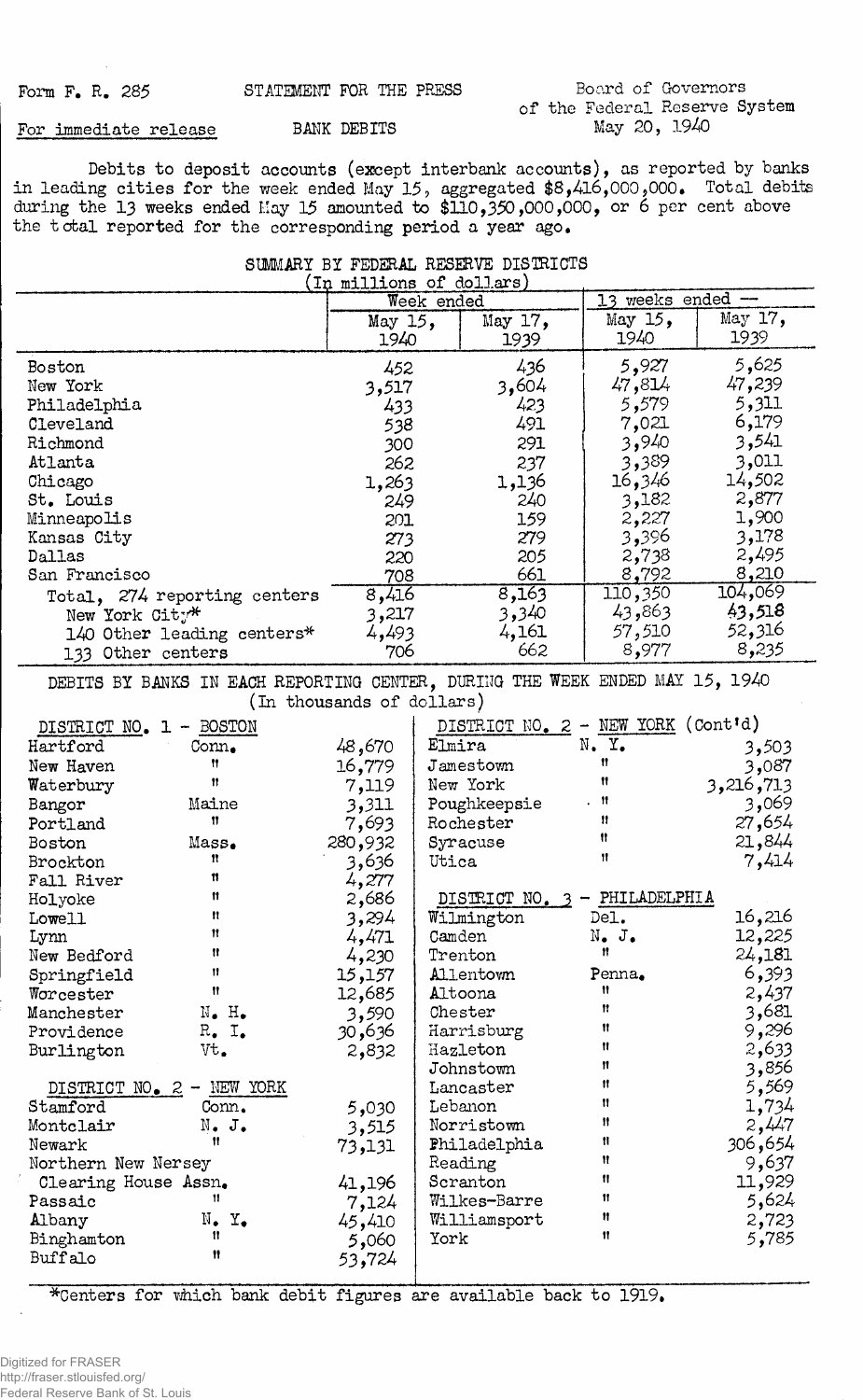Form  $F_{\bullet}$  R<sub>\*</sub> 285-a

DEBITS BY BANKS IN EACH REPORTING CENTER, DURING THE WEEK ENDED MAY 15, 1940 (In thousands of dollars)

|                            | DISTRICT NO. 4 - CLEVELAND       |         | DISTRICT NO. 6 - ATLANTA (Cont'd) |       |         |
|----------------------------|----------------------------------|---------|-----------------------------------|-------|---------|
| Lexington                  | Ky.                              | 4,971   | Albany                            | Ga.   | 1,132   |
| Akron                      | Ohio                             | 16,052  | Atlanta                           | Ħ     | 54,148  |
| Canton                     | n                                | 8,982   | Augusta                           | Ħ     | 4,49    |
| Cincinnati                 | Ħ                                | 79,342  | Brunswick                         | 11    | 737     |
| Cleveland                  | 11                               | 141,161 | Columbus                          | Ħ     | 4,689   |
| Columbus                   | Ħ                                |         | Elberton                          | Ħ     | 315     |
|                            | Ħ                                | 41,617  | Macon                             | Ħ     | 3,579   |
| Dayton                     | 11                               | 16,095  |                                   | Ħ     | 438     |
| Hamilton                   | 11                               | 2,712   | Newnan                            | Ħ     |         |
| Lima                       |                                  | 3,219   | Savannah                          | Ħ     | 6,631   |
| Lorain                     | Ħ                                | 1,581   | Valdosta                          |       | 1,022   |
| Middletown                 | Ħ                                | 2,514   | New Orleans                       | La,   | 53,257  |
| Springfield                | n                                | 3,984   | Hattiesburg                       | Miss. | 1,205   |
| Steubenville               | Ħ                                | 2,552   | Jackson                           | 11    | 6,827   |
| Toledo                     | n                                | 30,686  | Meridian                          | Ħ     | 2,868   |
| Warren                     | n                                | 2,506   | Vicksburg                         | Ħ     | 1,758   |
| Youngstown                 | Ħ                                | 11,255  | Chattanooga                       | Tenn. | 11,848  |
| Zanesville                 | n                                | 2,275   | Knoxville                         | 11    | 6,992   |
| Butler                     | Pa.                              | 2,310   | Nashville                         | Ħ     | 19,751  |
| Erie                       | 11                               | 6,676   |                                   |       |         |
| Franklin                   | 11                               | 777     | DISTRICT NO. 7 - CHICAGO          |       |         |
| Greensburg                 | Ħ                                | 1,740   | Aurora                            | Ill.  | 2,805   |
| Homestead                  | 11                               | 910     | Bloomington                       | Ħ     | 2,905   |
| Oil City                   | 11                               | 2,345   | Champaign-Urbana                  | Ħ     | 3,733   |
| Pittsburgh                 | 11                               | 145,396 | Chicago                           | Ħ     | 717,023 |
| Wheeling                   | W. Va.                           | 6,137   | Danville                          | Ħ     | 2,636   |
|                            |                                  |         | Decatur                           | Ħ     | 4,620   |
| DISTRICT NO.               | $5 - RICHMOND$                   |         | Elgin                             | 11    | 1,830   |
| Washington                 | $D_{\bullet}$ $C_{\bullet}$      | 63,213  | Moline                            | 11    | 2,563   |
| Baltimore                  | Md.                              | 87,800  | Peoria                            | Ħ     | 13,992  |
| Cumberland                 | 11                               | 2,085   | Rockford                          | 11    | 6,235   |
|                            | Ħ                                | 2,054   | Springfield                       | Ħ     | 6,656   |
| Hagerstown                 |                                  |         | Fort Wayne                        | Ind.  | 8,392   |
| Asheville                  | $N_{\bullet}$ $C_{\bullet}$<br>Ħ | 2,935   |                                   | Ħ     | 4,810   |
| Charlotte                  | 11                               | 15,767  | Gary                              | Ħ     | 2,234   |
| Durham                     | 11                               | 6,600   | Hammond                           | n     |         |
| Greensboro                 | Ħ                                | 4,893   | Indianapolis                      | 11    | 52,155  |
| Raleigh                    |                                  | 8,305   | South Bend                        | 11    | 11,991  |
| Wilmington                 | $\blacksquare$                   | 2,563   | Terre Haute                       |       | 6,110   |
| Winston <del>-</del> Salem | 11                               | 9,382   | Cedar Rapids                      | Iowa  | 5,887   |
| Charleston                 | S. C.                            | 4,210   | Clinton                           | 11    | 1,422   |
| Columbia                   | Ħ                                | 7,456   | Davenport                         | Ħ     | 4,995   |
| Greenville                 | Ħ                                | 4,427   | Des Moines                        | Ħ     | 21,354  |
| Spartanburg                | Ħ                                | 2,493   | Dubuque                           | 11    | 2,184   |
| Danville                   | Va.                              | 1,682   | Mason City                        | Ħ     | 2,411   |
| Lynchburg                  | Ħ                                | 3,242   | Muscatine                         | Ħ     | 940     |
| Newport News               | Ħ                                | 2,498   | Sioux City                        | Ħ     | 9,036.  |
| Norfolk                    | Ħ                                | 11,399  | Waterloo                          | 11    | 4,804   |
| Portsmouth                 | n                                | 990     | Adrian                            | Mich. | 969     |
| Richmond                   | Ħ                                | 34,530  | Battle Creek                      | 11    | 2,887   |
| Roanoke                    | Ħ                                | 6,397   | Bay City                          | Ħ     | 2,763   |
| Charle ston                | $W_{\bullet}$<br>Va.             | 10,971  | Detroit                           | 11    | 235,811 |
| Huntington                 | Ħ                                | 4,275   | Flint                             | Ħ     | 6,602   |
|                            |                                  |         | Grand Rapids                      | Ħ     | 14, 195 |
| DISTRICT NO. 6             | - ATLANTA                        |         | Jackson                           | Ħ     | 3,676-  |
| Birmingham                 | Ala.                             | 22,209  | Kalamazoo                         | Ħ     | 5,398   |
| Dothan                     | Ħ                                | 685     | Lansing                           | Ħ     | 5,386   |
| Mobile                     | Ħ                                | 9,615   | Saginaw                           | Ħ     | ِ386ءَ  |
| Montgomery                 | Ħ                                | 5,697   | Green Bay                         | Wis.  | 3,925.  |
| Jacksonville               | Flag <sub>•</sub>                | 19,258  | Manitowoc                         | 11    | 1,900   |
| Miami                      | 11                               | 13,445  | Milwaukee                         | n     | 64,645  |
| Pensacola                  | 11                               | 2,059   | Oshkosh                           | 11    | 2,131   |
|                            | n                                | 7,797   | Sheboygan                         | Ħ     | 3,587   |
| Tampa                      |                                  |         |                                   |       |         |

 $\hat{\boldsymbol{\gamma}}$ 

Digitized for FRASER http://fraser.stlouisfed.org/ Federal Reserve Bank of St. Louis